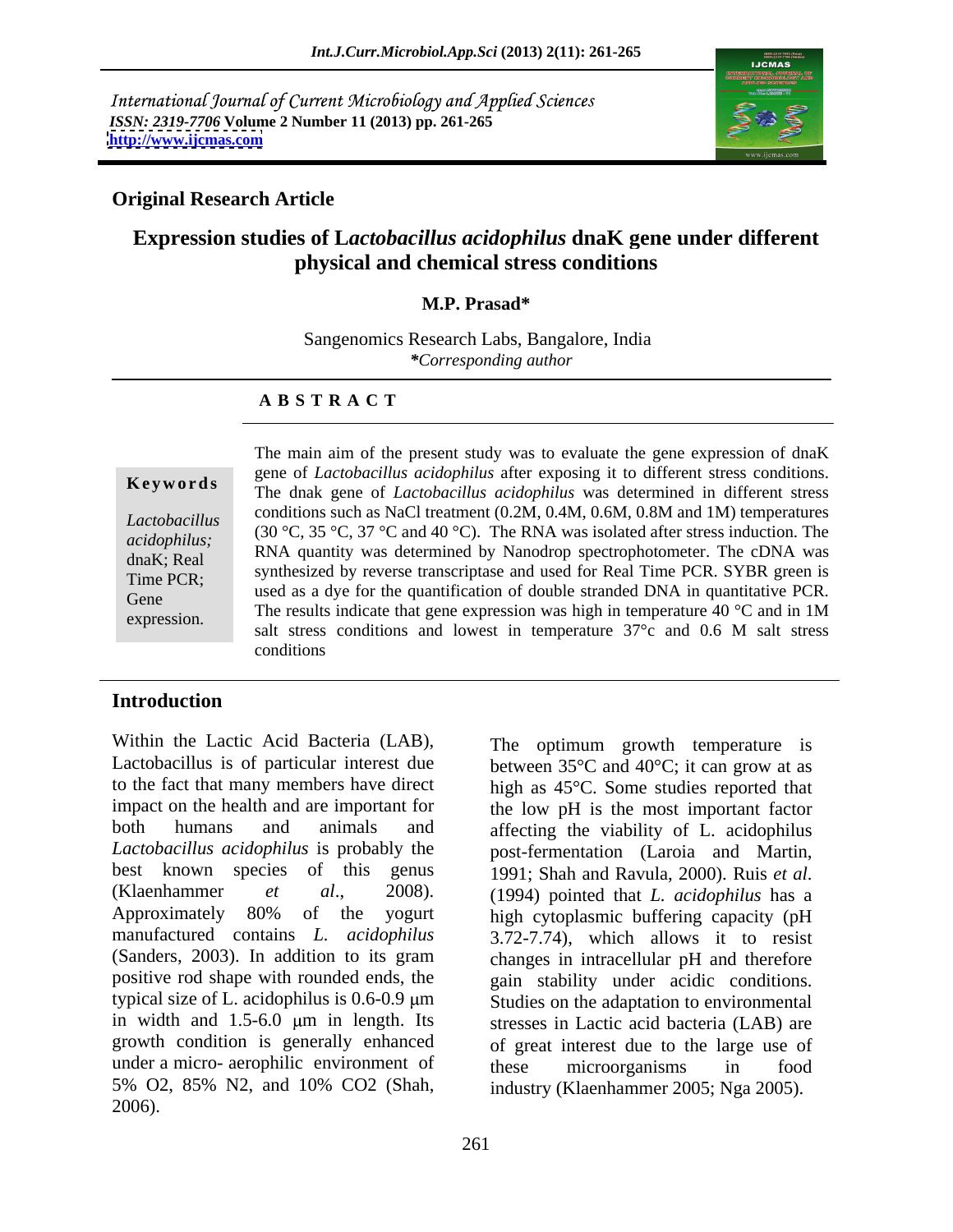*L. acidophilus* has been the most common Lactobacillus species isolated from the human intestine (Mitsuoka, 1992). Besides the immunomodulation, some clinical studies demonstrated the role of some The *Lactobacillus acidophilus* strain used probiotics such as *L. acidophilus* in lowering cholesterol (Sanders and MTCC and maintained on MRS agar. Klaenhammer, 2001; Taranto *et al*., 1998). In a previous report, stationary phase cells of L. acidophilus are acid sensitive during  $0.6M$ ,  $0.8M$  and  $1M$ ) temperatures (30 °C, growth at pH 6.0 but naturally acid resistant when the pH of the culture gradually decreases during fermentation RNA Extraction (Lorca and Font de Valdez, 2001). Molecular chaperones, which include Overnight grown culture (2ml) was many well studied heat shock proteins (HSP), are essential for maintenance of pellet 1 ml of GuTC RNA extraction bacterial growth and viability (Hartl *et al*., buffer was added and incubated at 60 °C<br>1992). The most abundant and for 30 min, then added phenol. physiologically important chaperones chloroform: isoamyl alcohol (25:24:1) and include DnaK, DnaJ, GrpE, GroEL, and centrifuged at 10000 rpm for 10 min. Then GroES. Several lines of evidence have supernatant was collected and added equal indicated that the two major chaperone volume of isopropanol and centrifuged at teams, DnaK-DnaJ-GrpE and GroEL- 12000 rpm for 10 min. To the pellet 100 µl GroES, play distinct but cooperative roles of sterile water was added. The RNA was in protein folding, stability, and assembly quantified by Nanodrop of individual proteins (Georgopoulos *et al*., 1994). When probiotics are subjected to environmental stress, the expression of a group of proteins called heat shock **RT-PCR** proteins is upregulated. Among these proteins, Dnak and GroEL function as intracellular chaperones for denatured was synthesized using a reverse proteins by re-folding and assembling the proteins. Many studies have been manufacturer's recommendations. Reverse conducted with the purpose of transcription was carried out at 45°C for understanding the relationship between 40 min. Double-stranded DNA was probiotic survival and the regulation of synthesized by PCR using both reverse heat shock proteins or gene. While many and forward primers. The PCR was investigated microorganisms, few studies performed as follows: denaturation for 15 used L. acidophilus as a model. Therefore, sec at  $94^{\circ}$ C and annealing and extension we studied mRNA expression of dnaK of  $\int$  for 30 sec at 60 °C. *L. acidophilus* by using real time reversetranscription polymerase chain reaction. *L* acceley<br>hitchick has been in most common. **Materials and Methods**<br>
Lactobyadilite species isolated from the<br>
harm interaction (Methods). 1992). Besides from the time acceleration<br>
the immension control and the correlat

## **Induction of Stress**

in the present study was procured from MTCC and maintained on MRS agar. Different stress conditions were studied such as NaCl treatment (0.2M, 0.4M, 0.6M, 0.8M and 1M) temperatures (30  $^{\circ}$ C, 35 °C, 37 °C and 40 °C).

## **RNA Extraction**

centrifuged at 3000 rpm for 5 min. To the buffer was added and incubated at 60 °C for 30 min, then added phenol, quantified by Nanodrop spectrophotometer.

# **RT-PCR**

For the reverse transcriptase PCR cDNA was synthesized using a reverse transcriptase (MMLV) according to the 40 min. Double-stranded DNA was for 30 sec at  $60^{\circ}$ C.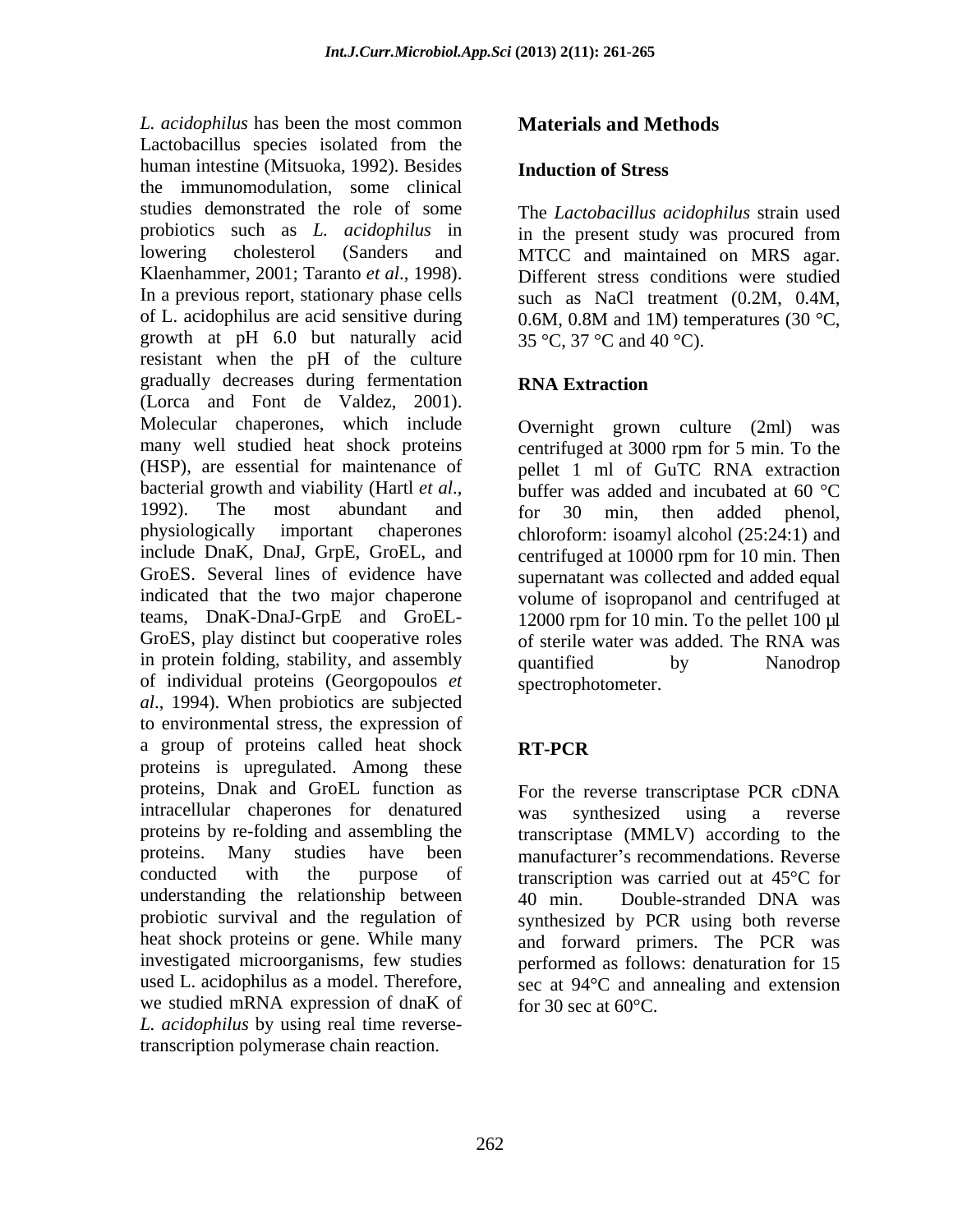

**Figure.1** Raw Data for fluorescence



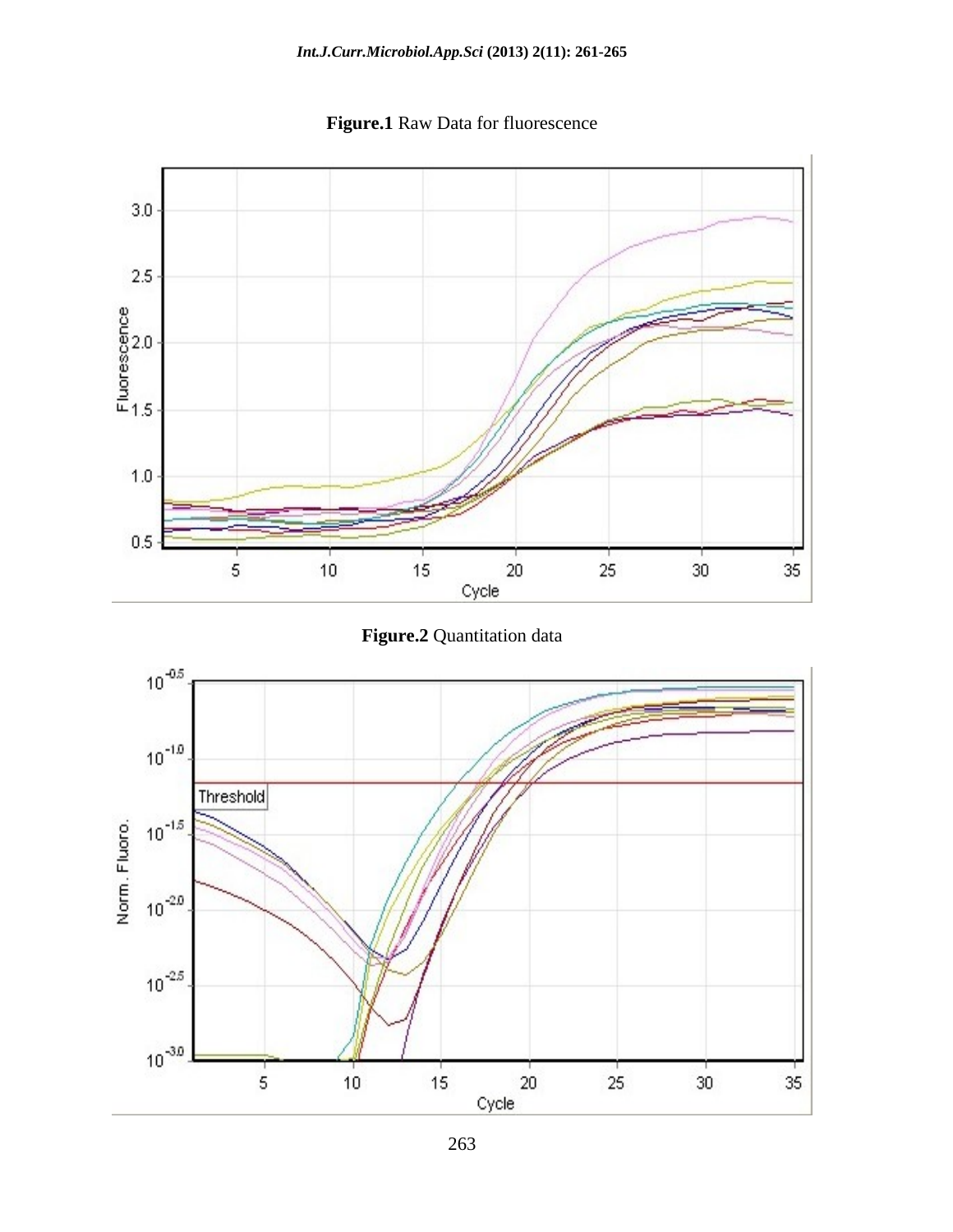|                           |       | S.No Colour Name     | $\perp$ Type            |                   |
|---------------------------|-------|----------------------|-------------------------|-------------------|
|                           |       | Contro               | Calibrator (RQ)   18.70 |                   |
|                           |       | temp $30$            | Unknown                 | 17.31             |
| ______                    |       | temp $35$            | Unknown                 | ________<br>18.50 |
|                           |       | temp 37              | Unknown                 | ______<br>20.26   |
|                           |       | temp $40$            | Unknown                 | 17.10             |
| 19                        |       | Nacl $0.2 M$ Unknown |                         | $\boxed{17.65}$   |
| 20                        |       | Nacl $0.4 M$ Unknown |                         | 19.20             |
| $\sim$ $\sim$<br>$\sim$ 1 |       | Nacl $0.6 M$ Unknown |                         | 19.98             |
| $\overline{22}$           | _____ | Nacl 0.8 M Unknown   |                         | 17.50             |
| 23                        |       | Nacl 1 M             | Unknown                 | 15.98             |

**Table.1** Ct value for Temperature and NaCl treatment

*Lactobacillus acidophilus* are considered especially as beneficial bacteria because proteins, carbohydrates and fats in food and help in absorption of necessary elements and nutrients such as minerals, amino acids and vitamins required for the quantification of the PCR product in realtime. This sensitive and accurate technique measures PCR product accumulation (temperature, salinity) cause protein during the exponential phase of the reaction. The technique is much faster than the previous endpoint RT-PCR as it is designed to provide information as rapidly as the amplification process itself (figure

Real-time RT-PCR is a powerful tool to protein called heat shock proteins, dnaK. quantify gene expression. The quantitative endpoint for real-time PCR is the Gene expression of *dnaK* gene was threshold cycle (CT). The CT is defined as the PCR cycle at which the fluorescent signal of the reporter dye crosses an arbitrarily placed threshold (Figure 2). By presenting data as the CT, one ensures that the PCR is in the exponential phase of

**Results and Discussion amplification**. The numerical value of the CT is inversely related to the amount of amplicon in the reaction (Table 1).

they have their ability to break down Heat shock proteins apply to a group of survival of humans and other animals. The All cells, prokaryotic and eukaryotic, are introduction of the new procedure based able to respond to different cellular on fluorescence kinetic RT-PCR enables stresses by synthesizing these proteins. 1). response, and this response is usually proteins that assist in the assembly, folding, and translocation of other proteins. In addition, they protect the cell against heat injury or other forms of stress. When the *L. acidophilus* is exposed to environmental stress, these stress factors (temperature, salinity) cause protein denaturation, which may affect their survival and eventually lead to cell death. To overcome these challenges, several survival mechanisms exhibited by bacteria are normally referred to as the stress associated with genes encoding a group of

protein called heat shock proteins, *dnaK*. Gene expression of *dnaK* gene was successfully determined in studied stress conditions. The expression of *dnaK* gene was found highest at 30°C and 40°C. In Nacl treatment the gene expression was found maximum and increased in 1M.